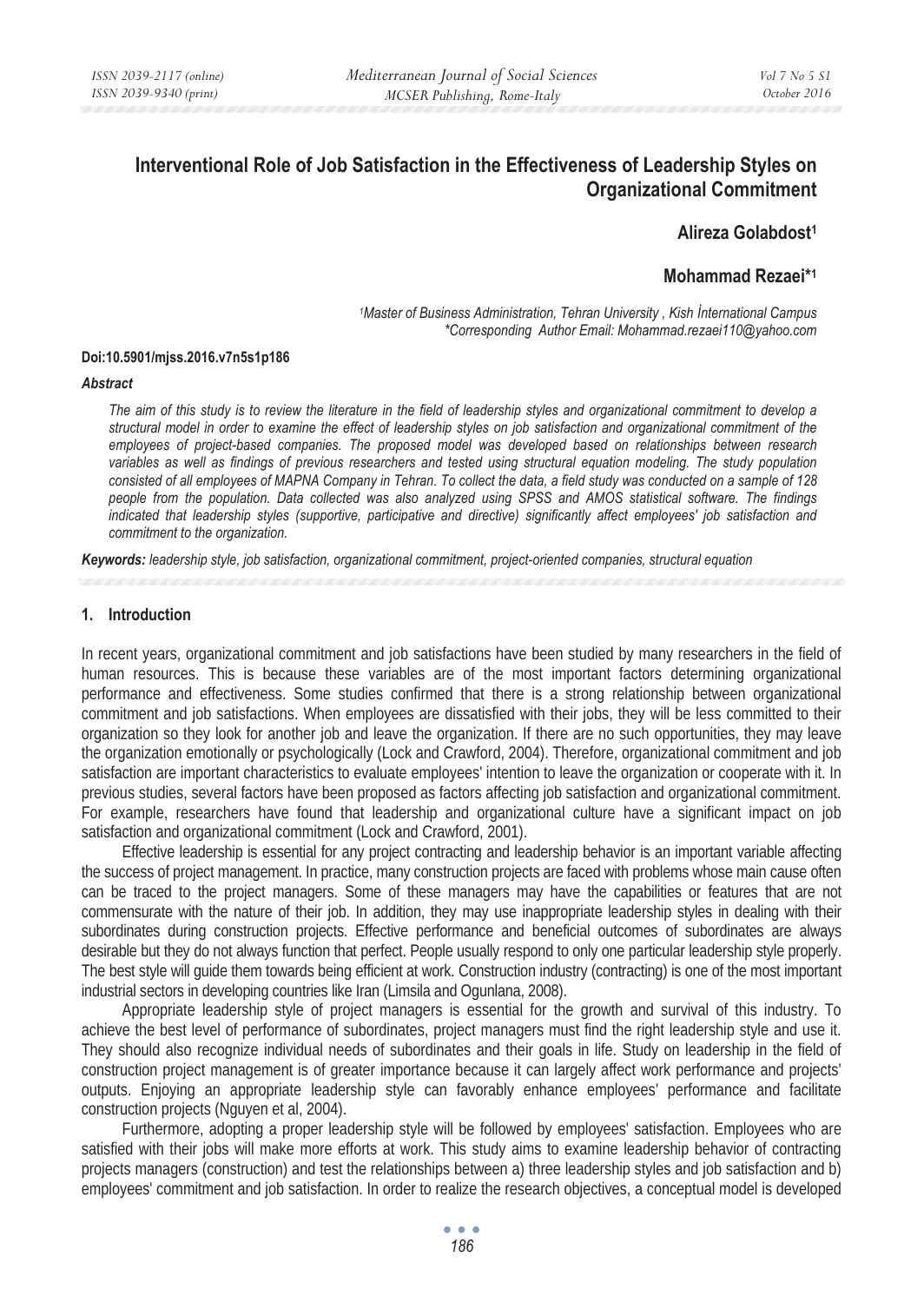including structural relationships between three leadership styles (supportive, participatory, directive), organizational commitment and job satisfaction which is tested using structural equation modeling approach. Then, theoretical foundations of leadership styles are overviewed to provide a framework to create the relationship between leadership styles and organizational commitment. Afterwards, research methodology is discussed and in the end, findings, practical implications and study limitations are represented.

# **2. Theoretical Framework and Conceptual Model**

# *2.1 Leadership*

According to Daft (2005), leadership is an influence process by which a person's behavior is to change others' behavior and opinions and this influence must be legitimated and changes should occur in line with one's goals. Researchers have identified and developed so many dimensions or aspects of leadership behavior some of which include democratic versus authoritarian approach, task-oriented versus individual-oriented and contingency approaches. Currently, the most influential contingency approach leadership is the path-goal theory introduced by Robert House (Robins, 2005). According to the path-goal theory, subordinates are motivated by leader as far as leader's behavior affects employees' performance through triggering some behaviors (paths) which lead to desired rewards (goals). Of course, it is assumed that receiving rewards depends on effective performance.

A leader also may act in different ways in different situations. These researchers wanted to find out what manners of leadership are the most successful ones in terms of members' cooperation and meeting organizational objectives. The main basis of such theory is that leader's duty is to help subordinates and followers to achieve goals. To ensure that members' objectives are consistent with overall goals of the group or organization, a leader should not deprive them of any kind of guidance and support. According to the path-goal theory, leader's behavior can be acceptable to subordinates to the extent that they assume such behavior as a resource that can make them satisfy now and in the future. Leader's behavior is a drive that motivates employees in such a way that 1) provide them with good performance which makes them satisfy, 2) brings guidance, supports and rewards with it which are required for a good performance (Derue et al, 2011).

There are four leadership styles according to the path-goal theory including 1) directive leadership (which develop programs, gives instructions necessary and direct employees accurately on what is needed to be done), 2) supportive leadership (here leader has a friendly relationship with subordinates and tries to meet their needs), 3) participative leadership (leader consults with subordinates and tries to get informed of their opinions and comments before making any decisions) and 4) achievement-oriented leadership (such leaders set difficult and inaccessible goals and ask their employees to achieve those goals in the best way possible). According to the path-goal theory, it is assumed that given the existing circumstances a leader can simultaneously adopt any or all of these behaviors (Ying and Bin Ahmad, 2009). The study results confirm the basis of this theory's logic, that is, when leader tends to make up the shortages (whether about work or employees) performance and job satisfaction of organization's staff and members will increase. But when affairs are clear and specified and leader spends his time on explaining all duties, it won't make any suitable changes because in employees' mind such behavior is just stating the obvious and an insult to them. The point that must be kept in mind is that none of the leadership styles discussed is ideal for any situation (Swid, 2014).

Studies on leadership behavior through the path-goal theory have been conducted in areas such as business strategy in small and medium-sized enterprises, company managers, steel industry, automotive industry and market orientation of companies. Importantly, in carious societies depending on individualism and collectivism, cultural and ethnic diversity, different leadership styles are used (Chan and Mack, 2011).

# *2.2 Organizational commitment*

Organizational commitment is the third attitude of job attitudes which is a condition where organization's workers believe that they are represented through their goals and wish to remain a member of that organization. So a high level of job dependence means that someone's attached to a specific profession and that they introduce themselves through that job however organizational commitment means an individual's attachment to a particular organization. In fact, results obtained from investigations suggest that organizational commitments is used to predict and explain someone's behavior (much more than job satisfaction) and that through this variable, it'll be easier to predict the rate of employees' absenteeism and turnover (Brunetto and Farr-Wharton, 2006). Allan and Meyer (1999) proposed a tripartite model of organizational commitment which has the following components:

1. Affective commitment: this part is defined as a sense of belonging to an organization which is recognized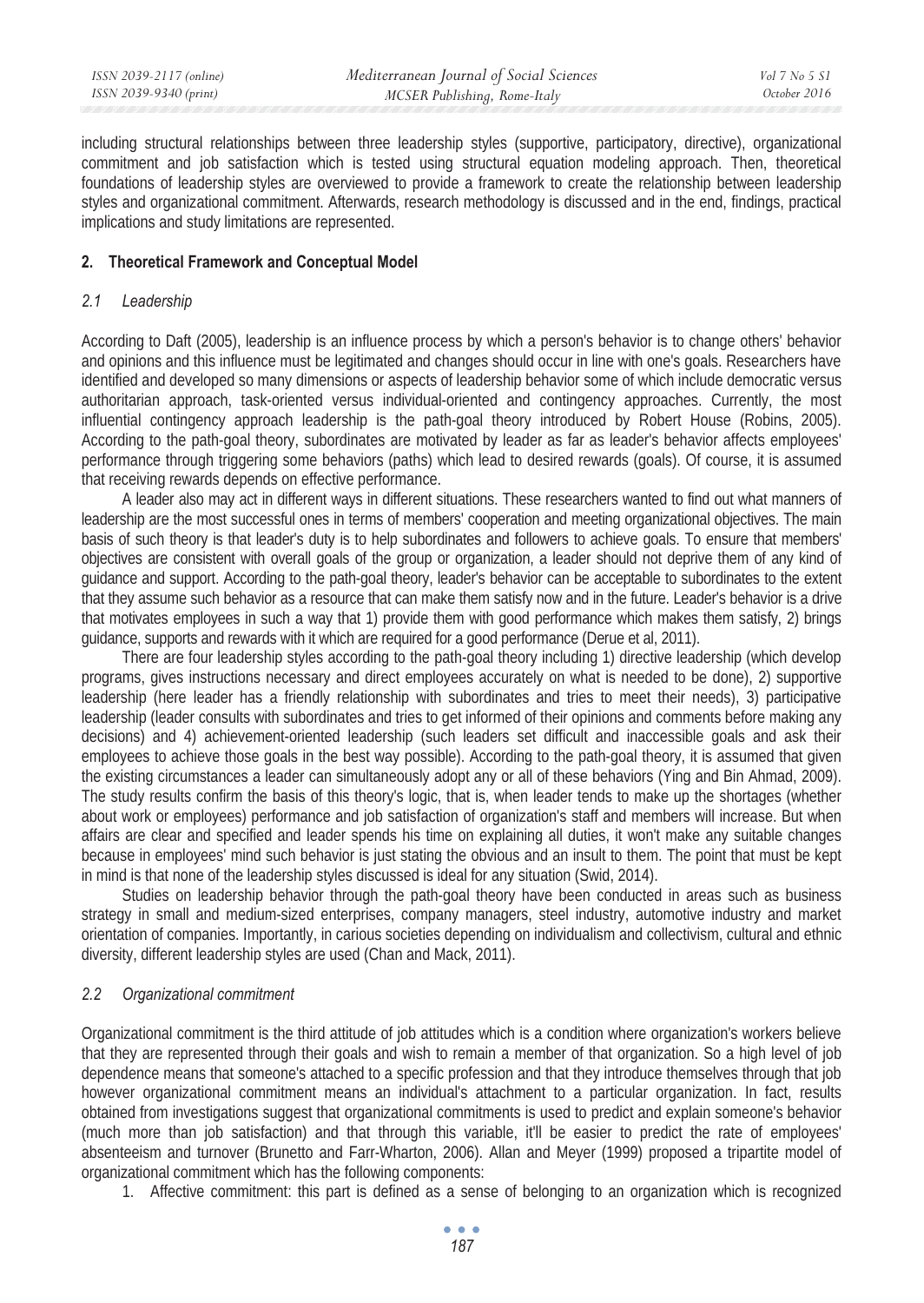through acceptance of organizational values as well as desire to remain on the job.

- 2. Assignment or normative commitment: assignment commitment is defined as a perceived duty to support organization and its activities and reflects the sense of indebtedness and obligation to remain on the job upon which people think that continuing to work and support the organization is a debt they have to pay back.
- 3. Continuance commitment: it is resulted from understanding the increase in missing costs in the organization. Missing costs are expenses spend on an activity or a project that are not returnable. So if someone is continuously committed to the organization, they will be sensitive to such increase in costs.

Developers of this model believe that it is better to consider normative, affective and continuance parts as components of commitment rather than its specific types. Because, if there are certain types of commitments, the member will have a slight sense of duty and obligation to stay in the organization (Alan and Meyer, 1999).

# *2.3 Job satisfaction*

Job satisfaction is one of the most important behavioral issues in the human realm of organizations which in turn determines many other organizational variables. There are different definitions of job satisfaction. In some of them, this concept is defined as employees' emotional and attitudinal response to their job. Simply it can be said that job satisfaction is a degree to which people love their jobs. So some people enjoy their job and find it as an important part of their lives. While some other hate it and do it only because they have to. According to a similar definition, job satisfaction is the difference between the amount of intensity of individual's needs and how much they are met at work. In other words, job satisfaction here is a direct function of the degree to which the environment is consistent with the structure of someone's needs. Some experts consider job satisfaction as a multidimensional concept that includes internal and external aspects. Satisfaction's internal resources refer to a person's personality traits such as the ability to initiate and communicate with supervisors which are called qualitative aspects of the job. External resources of satisfaction are contingent and dependent on environmental conditions such as payment, promotion or job security (Lock and Crawford, 1999).

### *2.4 Relationships between variables and hypotheses*

According to Apple Baum et al (2004) and Yousef (2000), the relationship between leadership behavior and job satisfaction has attracted a lot of attention over the past decade. Researchers such as Kim (2002) and Ying and Bin Ahmad (2009) also acknowledged that leadership style dramatically affects employees' job satisfaction and thus their commitment to the organization. Accordingly, research hypotheses can be stated as follows:

The first hypothesis (H1): there is a significant direct relationship between supportive leadership style and job satisfaction.

The second hypothesis (H2): there is a significant direct relationship between directive leadership style and job satisfaction.

The third hypothesis (H3): there is a significant direct relationship between participative leadership style and job satisfaction.

The forth hypothesis (H4): there is a significant direct relationship between job satisfaction and organizational commitment.

Regarding the abovementioned discussions and hypotheses developed, the conceptual model can be presented as follows:



**Figure 1.** Research conceptual model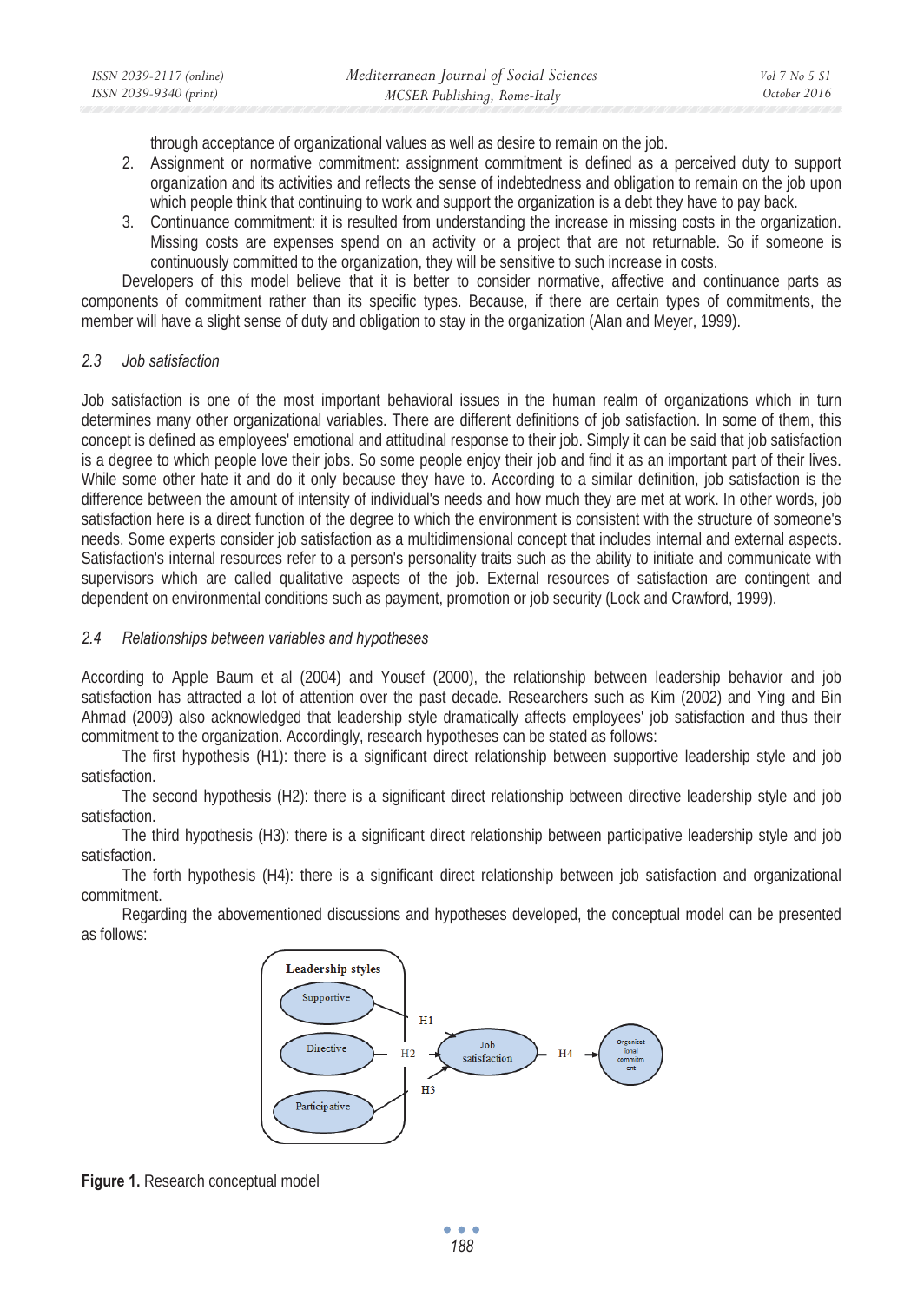# **3. Methodology**

The present study is a descriptive-applied research performed through survey method. The population consisted of all project employees of MAPNA Company in Tehran. The measure to choose this company was project-orientation of its activities. First a pilot study was done on a small part of the population including 30 personnel of MAPNA Group and standard deviation was determined. Then, sample size was estimated including 128 people using Cochran's formula at error level of 5% and accuracy of 0.1. In this study, convenience sampling method was used. First, we visited MAPNA Company in Tehran and randomly selected the sample subjects among its employees. To collect the data, a research made questionnaire was used comprised of two parts including questions on three leadership styles (9 items), job satisfaction (3 items) and organizational commitment (3 items). In the first part, respondents were asked to rank how much their leaders use leadership styles (supportive, participative and directive) on a five-point Likert scale ranged from 1 (very low) to 5 (very high). Questions related to this part are adapted from study done by Harris and Ogbonna (2011). In the second part, subjects were asked some questions to measure their job satisfaction and organizational commitment. Questions of this part were adopted from study conducted by Ying and Bin Ahmad (2009). Respondents were asked to rank their job satisfaction and organizational commitment on a 5-point Likert scale from 1 (very low) to 5 (very high). It is worth noting that considering research topic scope and emphasis on affective commitment in the literature reviewed, this study also stresses only on this variable. Data analysis is performed in two stages. First, validity and reliability of the questionnaire was assessed. Then, to test hypotheses and fit the model, research structural model was statistically measured. In the first step, confirmatory factor analysis method was used to examine questionnaire validity. Validity test includes convergent validity and discriminant validity. Convergent validity shows whether questions can be indicative of their corresponding factor. Discriminant validity measures the significance of difference between these two factors. Convergent validity and discriminant validity were investigated respectively using factor loadings correlation coefficient methods. Values of factor loading that are greater than 0.7 represent desirability of convergent validity. In case that correlation coefficient between factors is less than 0.85, it can be argued that assessment tool has an appropriate discriminant validity (Kline, 2005). Cronbach's alpha coefficient was used to determine the reliability. If value of Cronbach's alpha is greater than 0.7, questionnaite reliability is acceptable (Hair et al, 2006).

To confirm or reject the hypotheses and fit the model in the second step, structural equation modeling (SEM) was performed using AMOS16 software. Parameters and model fitting index were estimated based on maximum likelihood (ML) method. Indicators used in this study included Chi-Square (2Ȥ), goodness of fit index (GFI), adjusted goodness of fit index (AGFI), comparative fit index (CFI), Akaike information criterion (AIC), Tucker-Lewis index (TLI), and root mean square error of approximation (RMSEA). Smaller values of Chi-Square indicated a proper fit of model. Some sources suggest that to accept a model, the ratio of Chi-Square to degree of freedom must be less than 3. The closer the GFI obtained value to 1 is, the more proper and fitting the model will be (this index is between 1 and 0). Appropriate amount of AGFI which is similar to GFI and is placed between 1 and 0 is value that is closer to number 1. CFI that is also known as Bentler comparative fit index is between zero and one and the closer it is to 1, the more proper it will be. AIC or maximum likelihood estimation index is considered a good indicator to compare different models that have been questioned on a data set. A model with lower value is more fitted. The value estimated in TLI or non-normed fit index that is equal to 0.95 or more indicates the suitability of model. The values less than 0.08 are acceptable in RMSEA index (Harington, 2008).

In addition to above indices, there are also some values for questions and items called factor loadings and measurement error. Factor loadings represent correlation between variables or factors. Positive loadings imply the nature of hidden and underlying aspect of the factor and negative loadings help to interpret by saying that what that factor is. The greater the value is, the more weight should be given to it (Hair et al, 2006).

### **4. Findings**

The results of descriptive statistics indicated that respondents included 85.5% male and 14.5% female. 66.1% of them had BA degree and 33.9% had master's degree or higher. 46.4% of the participants aged between 20 to 30, 34.6%of them aged between 31 to 40 and 19.0% of them were higher than 40. Table 1 demonstrates results related to mean, standard deviation, factor loadings and Cronbach's alpha coefficient of the variables. As can be seen, all factor loadings higher than 0.7 are acceptable which represents favorable convergent validity of data collection tool. Cronbach's alpha coefficient of all variables is also higher than 0.7 which indicates assessment tool has an appropriate reliability.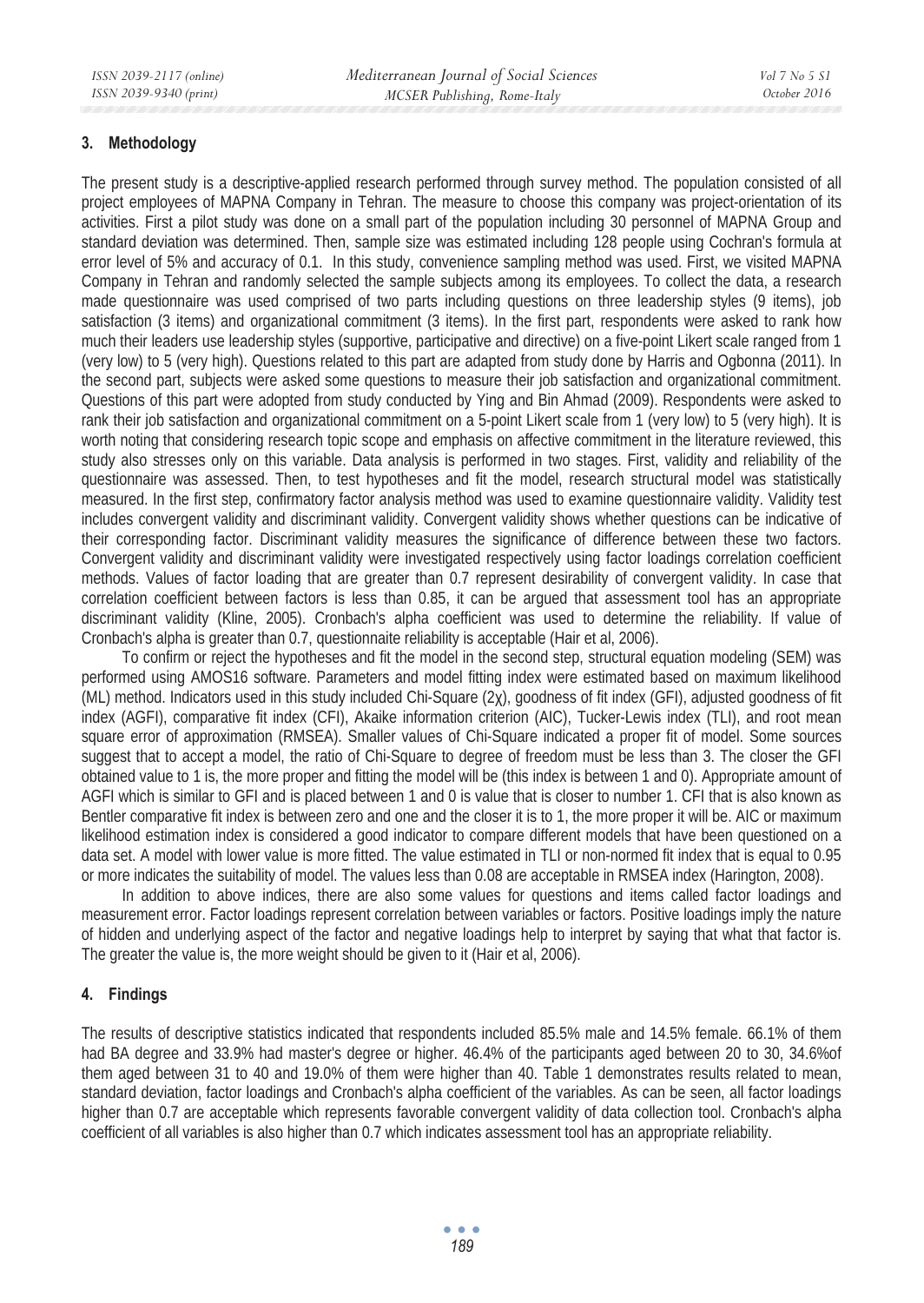| Table 1. Descriptive statistics, factor loadings and Cronbach's alpha coefficient |  |  |  |  |
|-----------------------------------------------------------------------------------|--|--|--|--|
|                                                                                   |  |  |  |  |

| Factor                                                                |                   |      | Question Mean Standard deviation Factor loadings Cronbach's alpha |       |         |  |  |
|-----------------------------------------------------------------------|-------------------|------|-------------------------------------------------------------------|-------|---------|--|--|
| Supportive leadership style                                           |                   |      |                                                                   |       |         |  |  |
| Manager helps employees to do their duties with more willingness.     | Sup1              | 3.64 | 0.812                                                             | 0.917 |         |  |  |
| Tries to provide staff welfare.                                       | Sup2              | 3.88 | 0.774                                                             | 0.720 | (0.748) |  |  |
| Treats all personnel equally and fairly.                              | Sup3              | 3.72 | 0.789                                                             | 0.713 |         |  |  |
| Participative leadership style                                        |                   |      |                                                                   |       |         |  |  |
| Listens to the viewpoints of subordinates before reaching a decision. | Part1             | 3.48 | 0.819                                                             | 0.800 | (0.771) |  |  |
| Consults with subordinates before taking action.                      | Part <sub>2</sub> | 3.13 | 0.897                                                             | 0.789 |         |  |  |
| Asks subordinates to present their suggestions.                       | Part <sub>3</sub> | 3.37 | 0.843                                                             | 0.692 |         |  |  |
| Directive leadership style                                            |                   |      |                                                                   |       |         |  |  |
| Describes duties and tasks that must be done.                         | Dir1              | 3.96 | 0.755                                                             | 0.760 | (0.690) |  |  |
| Uses certain performance standards.                                   |                   | 3.23 | 0.936                                                             | 0.741 |         |  |  |
| Provides duties that must be done in the form of a written plan.      | Dir3              | 3.81 | 0.836                                                             | 0.801 |         |  |  |
| Job satisfaction                                                      |                   |      |                                                                   |       |         |  |  |
| I'm satisfied with what I do.                                         | Sat1              | 3.48 | 0.926                                                             | 0.824 |         |  |  |
| I'm satisfied with promotional opportunities.                         |                   | 3.62 | 0.810                                                             | 0.817 | (0.821) |  |  |
| I'm satisfied with my salary.                                         |                   | 3.06 | 0.955                                                             | 0.729 |         |  |  |
| Organizational commitment                                             |                   |      |                                                                   |       |         |  |  |
| I enjoy talking about the organization to people outside of it.       | Com1              | 3.37 | 0.938                                                             | 0.813 | (0.849) |  |  |
| I have a strong sense of belonging to this organization.              |                   | 3.54 | 0.823                                                             | 0.826 |         |  |  |
| This organization gives me a sense of identity and meaningfulness.    | Com <sub>3</sub>  | 3.33 | 9.33                                                              | 0.738 |         |  |  |

Furthermore, according to the correlation coefficients in table 2 we can say that correlations among variables are less than 0.85 proposed which implies discriminant validity of the tool. It should be noted that significance of correlations between variables was tested at  $P \le 0.001$ . According to the results of Pearson correlation test, all variables are significantly and positively related which suggest a direct relationship between independent variables (supportive, participative and directive leadership styles) and dependent variables (job satisfaction and organizational commitment).

**Table 2.** Correlation coefficients between variables

| Correlation                                    | Supportive style | Participative style |          |          | Directive style LJob satisfaction Dorganizational commitment |  |  |
|------------------------------------------------|------------------|---------------------|----------|----------|--------------------------------------------------------------|--|--|
| Supportive style                               |                  | $0.529*$            | $0.621*$ | $0.552*$ | $0.437*$                                                     |  |  |
| Participative style                            | $0.529*$         |                     | $0.650*$ | $0.685*$ | $0.764*$                                                     |  |  |
| Directive style                                | $0.621*$         | $0.650*$            |          | $0.605*$ | $0.516*$                                                     |  |  |
| Job satisfaction                               | $0.552*$         | $0.685*$            | $0.605*$ |          | $0.663*$                                                     |  |  |
| Organizational commitment                      | $0.437*$         | $0.764*$            | $0.516*$ | $0.663*$ |                                                              |  |  |
| Note: $*$ significant at $P \leq 0.001$ level. |                  |                     |          |          |                                                              |  |  |

Structural equation modeling (SEM) method was used to achieve research objectives. The chi-square value in this study is equal to 42.869 with degree of freedom of 18 whose ratio (2.382) is within the optimal range. Values of fitting indices  $(GFI = 0.964, NFI = 0.962, CFI = 0.977, TLI = 0.954, AGFI = 0.909, AIC = 96,869)$  are acceptable and significant at 5% level. RMSEA value obtained here is 0.073 which is less than desirable amount proposed (less than 0.08). In fact, results of SEM represent a perfect fit of the proposed model in this study. Figures 2 and 3 illustrate standardized and nonstandardized regression coefficients of the research structural model.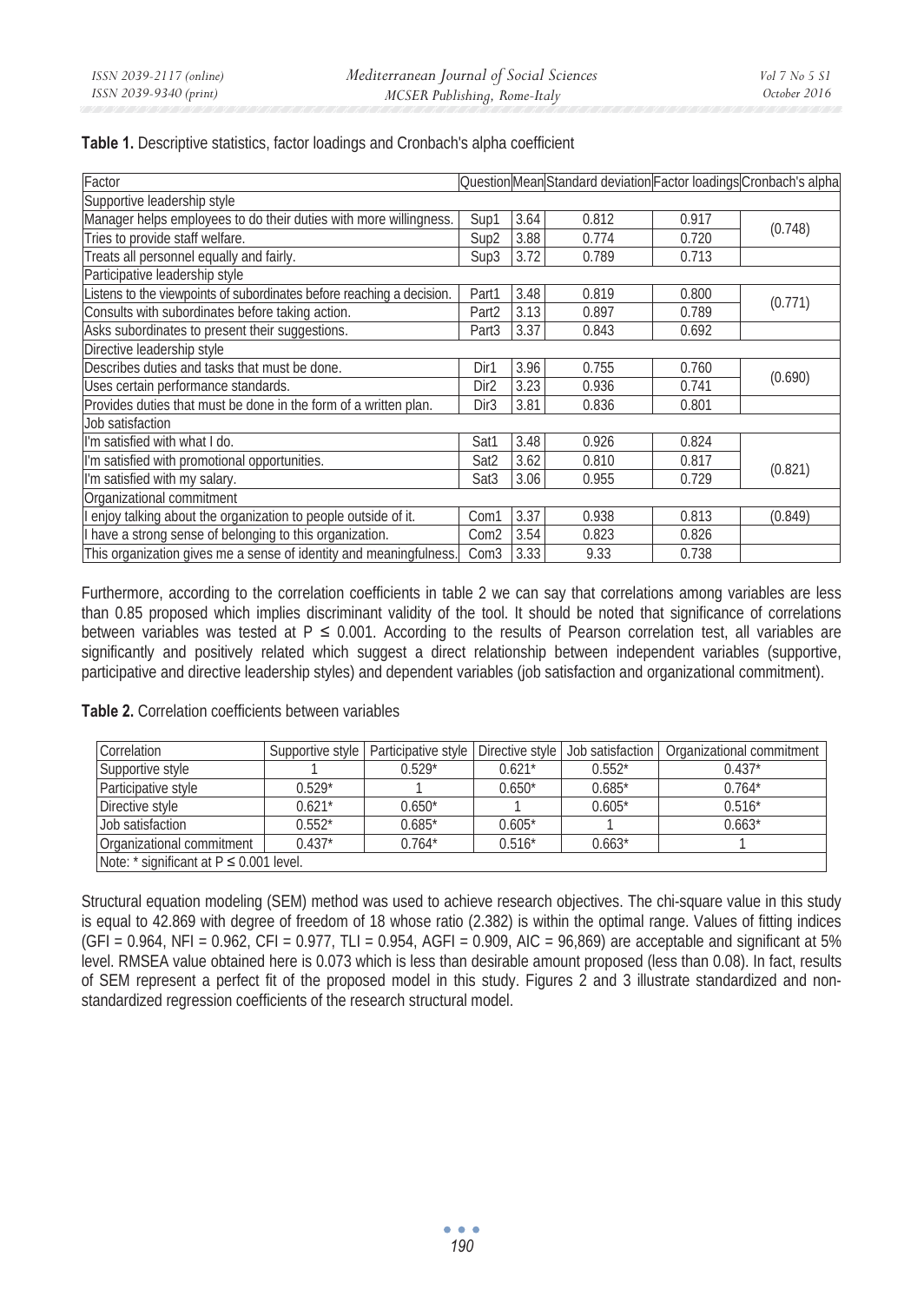

**Figure 2.** Non-standardized regression coefficients of the proposed model



**Figure 3.** Standardized regression coefficients of the proposed model

The results of hypotheses testing are summarized in table 3. As you can see, all the relations suggested are confirmed. In fact, leadership styles including supportive, participative and directive styles had a significant impact on employees' job satisfaction (hypotheses 1, 2 and 3). However, directive style had a negative effect on job satisfaction of employees. Moreover, employees' job satisfaction remarkably affected their commitment to the organization (the forth hypothesis).

|  |  |  | Table 3. Summary of data analysis results using maximum likelihood |
|--|--|--|--------------------------------------------------------------------|
|--|--|--|--------------------------------------------------------------------|

|                                                                          | Hypothesis Independent variable        | Dependent variable        | Path         | Standardized Standard |       | Critical |  | Result       |
|--------------------------------------------------------------------------|----------------------------------------|---------------------------|--------------|-----------------------|-------|----------|--|--------------|
|                                                                          |                                        |                           | coefficients | coefficients          | error | ratio    |  |              |
| First (H1)                                                               | Supportive leadership style            | <b>Job satisfaction</b>   | 0.836        | 0.687                 | 0.137 | 6.099    |  | **IConfirmed |
|                                                                          | Second (H2) Directive leadership style | Job satisfaction          | $-0.867$     | $-0.337$              | 0.244 | $-3.557$ |  | **IConfirmed |
| Third (H3)                                                               | Participative leadership style         | Organizational commitment | 0.799        | 0.596                 | 0.104 | 5.874    |  | **Confirmed  |
| Forth (H4)                                                               | Job satisfaction                       | Organizational commitment | 0.356        | 0.941                 | 0.087 | 4.070    |  | **Confirmed  |
| Note: ** significant at $P < 0.001$ , * significant at $P < 0.01$ level. |                                        |                           |              |                       |       |          |  |              |